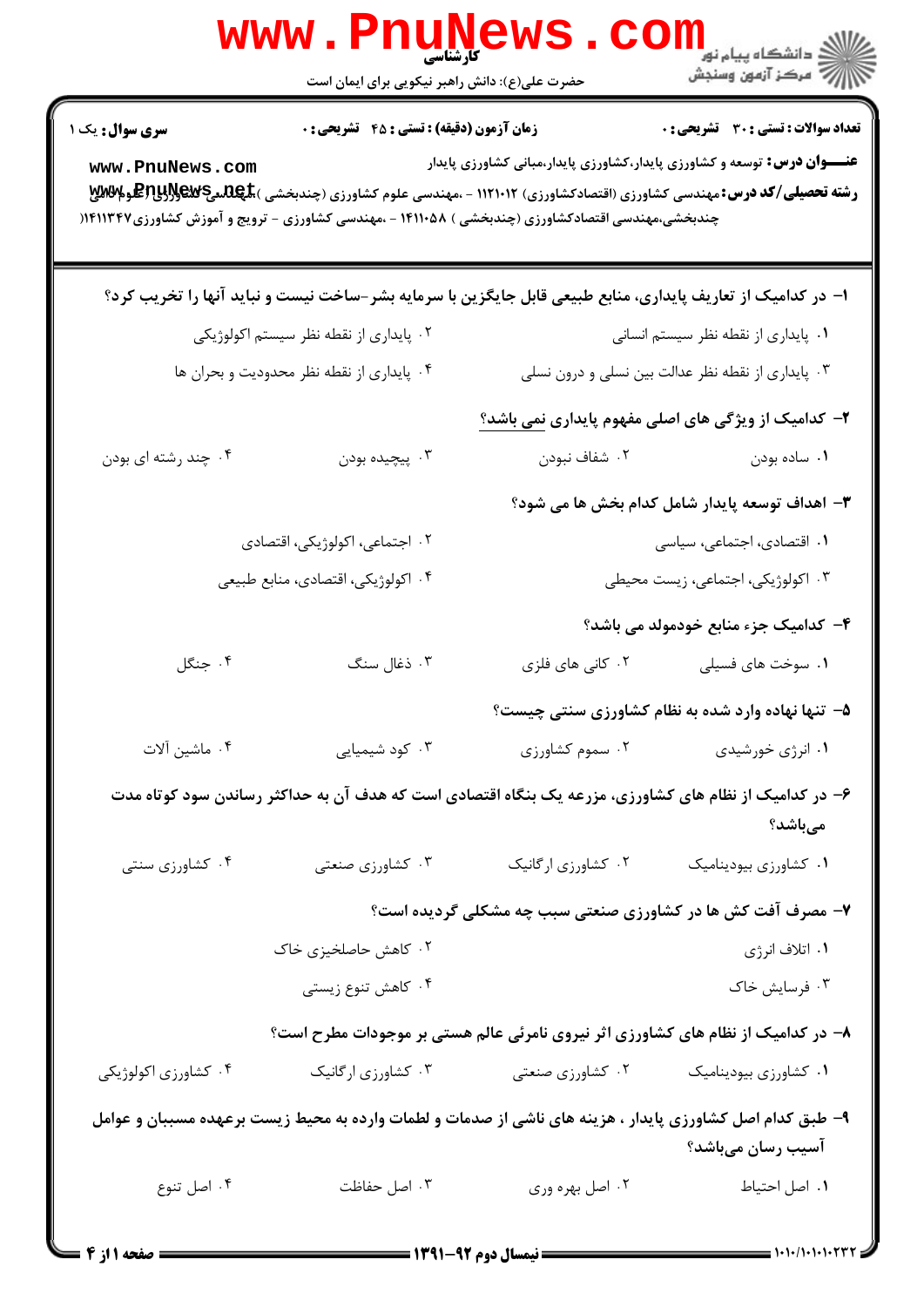| <b>WWW</b>                    | کارشناسی<br>حضرت علی(ع): دانش راهبر نیکویی برای ایمان است |                                                                                                                                                                                                                                      | <sup>ار</sup> دانشگاه پيام نور <mark>−</mark><br>ار∕ = مرکز آزمون وسنجش |
|-------------------------------|-----------------------------------------------------------|--------------------------------------------------------------------------------------------------------------------------------------------------------------------------------------------------------------------------------------|-------------------------------------------------------------------------|
| <b>سری سوال : ۱ یک</b>        | <b>زمان آزمون (دقیقه) : تستی : 45 تشریحی : 0</b>          |                                                                                                                                                                                                                                      | <b>تعداد سوالات : تستی : 30 ٪ تشریحی : 0</b>                            |
| www.PnuNews.com               |                                                           | <b>عنـــوان درس:</b> توسعه و کشاورزی پایدار،کشاورزی پایدار،مبانی کشاورزی پایدار                                                                                                                                                      |                                                                         |
|                               |                                                           | <b>رشته تحصیلی/کد درس:</b> مهندسی کشاورزی (اقتصادکشاورزی) ۱۱۲۱۰۱۲ - ،مهندسی علوم کشاورزی (چندبخشی ) <b>.RewEپRu و PARA و WW</b><br>)چندبخشی،مهندسی اقتصادکشاورزی (چندبخشی ) ۱۴۱۱۰۵۸ - ،مهندسی کشاورزی - ترویج و آموزش کشاورزی۱۴۱۱۳۴۷ |                                                                         |
|                               |                                                           |                                                                                                                                                                                                                                      |                                                                         |
|                               |                                                           |                                                                                                                                                                                                                                      | <b>۱۰</b> - کدامیک جزء اهداف کشاورزی پایدار نیست؟                       |
| ۰۴ حداکثر رساندن سود          | ۰۳ حفظ بهره وری خاک                                       | ٠٢ حفاظت از دانش بومي                                                                                                                                                                                                                | ۰۱ حفظ تنوع زیستی                                                       |
|                               |                                                           |                                                                                                                                                                                                                                      | 11- کشاورزی پایدار دارای چند بعد می باشد؟                               |
| $\Delta$ . $\mathfrak k$      | F.7                                                       |                                                                                                                                                                                                                                      | $\begin{array}{ccc}\n\gamma & . & \gamma & . & \gamma\n\end{array}$     |
|                               |                                                           | ۱۲- کدامیک جزء عنصر بعد اقتصادی کشاورزی پایدار می باشد؟                                                                                                                                                                              |                                                                         |
|                               | ۰۲ عدالت اجتماعی                                          |                                                                                                                                                                                                                                      | ۰۱ تنوع بخشی                                                            |
|                               | ۰۴ توانمند سازی کشاورزان                                  |                                                                                                                                                                                                                                      | ۰۳ تنوع زیستی                                                           |
|                               |                                                           |                                                                                                                                                                                                                                      | ۱۳- کدامیک جزء تکنیک های کشاورزی پایدار <u>نیست؟</u>                    |
| ۰۴ تناوب زراعي                | ۰۳ جنگل زراعی                                             |                                                                                                                                                                                                                                      |                                                                         |
|                               |                                                           |                                                                                                                                                                                                                                      | ۱۴– کدامیک جزء کودهای آلی نیست <u>؟</u>                                 |
| ۰۴ کود ازته                   | ۰۳ کود سبز                                                | ۰۲ کود دامی                                                                                                                                                                                                                          | ۰۱ کمپوست                                                               |
|                               |                                                           | ۱۵– این مواد با گیج کردن حشرات نر، نرخ جفتگیری را کاهش داده و در کشاورزی پایدار برای کنترل آفات استفاده میشوند.                                                                                                                      |                                                                         |
| ۰۲ آفت کش های قارچی           |                                                           | ۰۱ آفت کش های باکتریایی                                                                                                                                                                                                              |                                                                         |
|                               | ۰۴ مواد عقیم کننده                                        |                                                                                                                                                                                                                                      | ۰۳ فرمون ها                                                             |
|                               |                                                           | ۱۶- رها کردن پسماندها و کاه و کلش بر روی زمین زراعی چه مزیتی دارد؟                                                                                                                                                                   |                                                                         |
|                               | ۰۲ باعث کاهش نفوذ پذیری خاک می شود                        | ٠١ باعث از بين رفتن جانوران و گياهان ريز مي شود                                                                                                                                                                                      |                                                                         |
|                               | ۰۴ باعث افزایش فرسایش خاک می شود                          |                                                                                                                                                                                                                                      | ۰۳ باعث افزایش مواد آلی خاک می شود                                      |
|                               |                                                           | ۱۷– اینکه افراد مختلف یک برداشت مشابه از شاخص داشته باشند، جزء کدام اصول شاخص سازی میباشد؟                                                                                                                                           |                                                                         |
| ۰۴ اصل ترکیب پذیری            | ۰۳ اصل وزن پذیری                                          | ۰۲ سنجش پذیری                                                                                                                                                                                                                        | ۰۱ شفافیت و جامعیت                                                      |
|                               |                                                           | <b>۱۸</b> - در شاخص زیست محیطی کشاورزی پایدار، چه موردی لحاظ می شود؟                                                                                                                                                                 |                                                                         |
|                               | ۰۲ هزینه مبارزه با آفات                                   |                                                                                                                                                                                                                                      | ۰۱ نسبت انسان به محصول زراعی                                            |
| ۰۴ مقدار افزایش امید به زندگی |                                                           |                                                                                                                                                                                                                                      | ۰۳ سرانه مصرف انرژی                                                     |
|                               |                                                           |                                                                                                                                                                                                                                      |                                                                         |

 $= 1.1 - (1.1 - 1.177$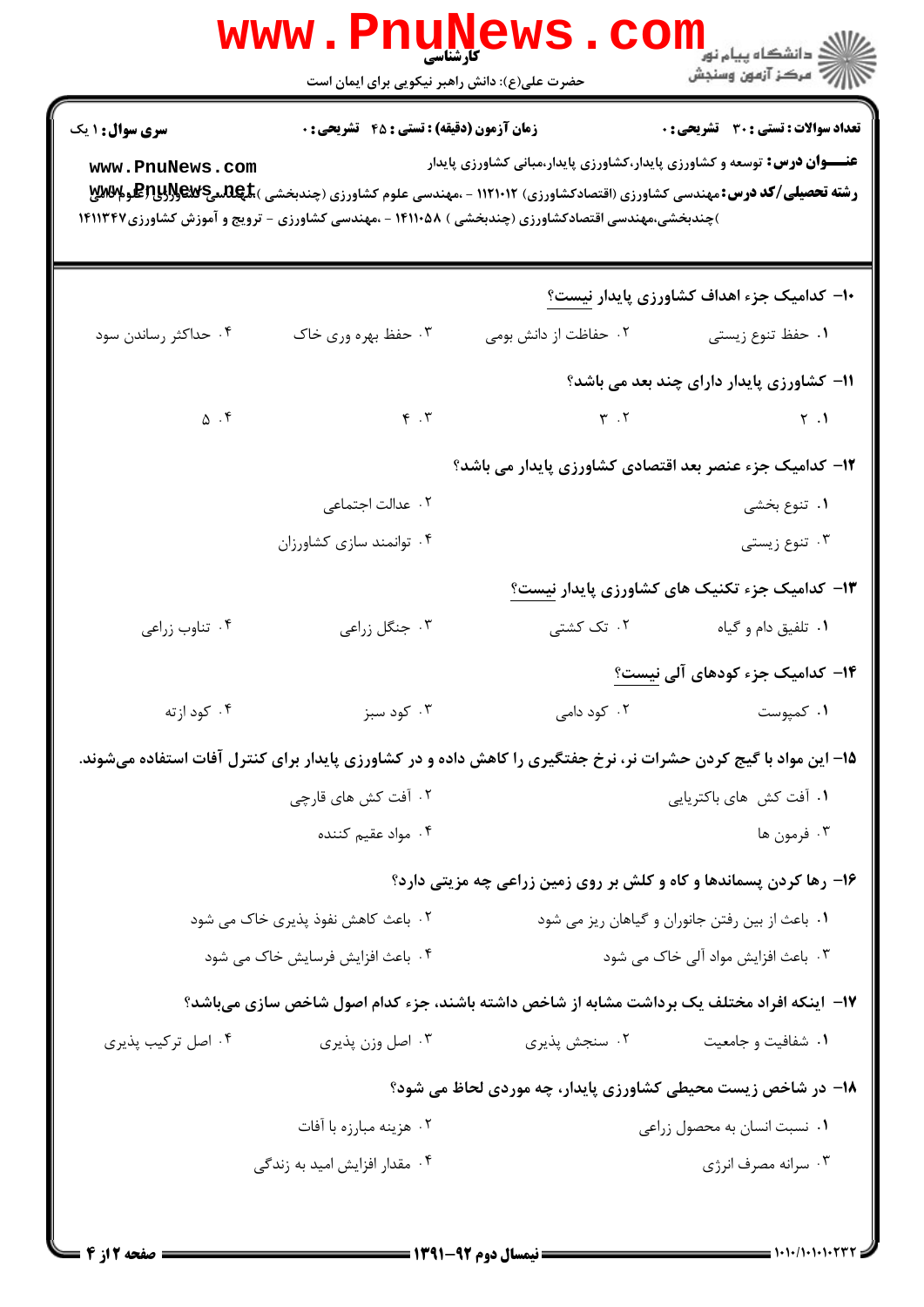|                                                                          | كأرشناسي<br>حضرت علی(ع): دانش راهبر نیکویی برای ایمان است |                                                                                                                                                                                                                                                                                                                        |                                              |  |
|--------------------------------------------------------------------------|-----------------------------------------------------------|------------------------------------------------------------------------------------------------------------------------------------------------------------------------------------------------------------------------------------------------------------------------------------------------------------------------|----------------------------------------------|--|
| سری سوال: ۱ یک<br>www.PnuNews.com                                        | زمان آزمون (دقیقه) : تستی : ۴۵ قشریحی : 0                 | <b>عنـــوان درس:</b> توسعه و کشاورزی پایدار،کشاورزی پایدار،مبانی کشاورزی پایدار<br><b>رشته تحصیلی/کد درس:</b> مهندسی کشاورزی (اقتصادکشاورزی) ۱۱۲۱۰۱۲ - ،مهندسی علوم کشاورزی (چندبخشی ) <b>.RewEپRu و PARAه</b> آی<br>)چندبخشی،مهندسی اقتصادکشاورزی (چندبخشی ) ۱۴۱۱۰۵۸ - ،مهندسی کشاورزی - ترویج و آموزش کشاورزی۱۴۱۱۳۴۷ | <b>تعداد سوالات : تستی : 30 ٪ تشریحی : 0</b> |  |
|                                                                          |                                                           | ۱۹- در کشاورزی پایدار از روش سنانایاک به چه منظوری استفاده می شود؟                                                                                                                                                                                                                                                     |                                              |  |
|                                                                          | ۰۲ سنجش میزان پایداری کشاورزی                             | ۰۱ کنترل آفات،امراض و علفهای هرز                                                                                                                                                                                                                                                                                       |                                              |  |
|                                                                          | ۰۴ کنترل فرسایش خاک                                       | ۰۳ استفاده بهینه از آب و سایر نهاده ها                                                                                                                                                                                                                                                                                 |                                              |  |
|                                                                          |                                                           | <b>۲۰</b> - اینکه فناوری ها و محصولات پایدار با اقبال و پذیرش مناسبی بر خوردار نباشند، جزء کدامیک از ریسکها در کشاورزی                                                                                                                                                                                                 | پایدار میباشد؟                               |  |
| ۰۴ ریسک تولید                                                            | ۰۳ ریسک اجتماعی                                           | ۰۲ ریسک قیمت و بازار                                                                                                                                                                                                                                                                                                   | ۰۱ ریسک درآمد                                |  |
|                                                                          |                                                           | <b>۲۱</b> - جریمه کردن کسانی که باعث آلودگی محیط زیست می شوند، جزء کدامیک از الزامات کشاورزی پایدار میباشد؟                                                                                                                                                                                                            |                                              |  |
| ۰۴ الزامات توسعه نهادى                                                   | ۰۳ الزامات مدیریتی                                        | ۰۲ الزامات ساختاری                                                                                                                                                                                                                                                                                                     | ۰۱ الزامات سیاستی                            |  |
|                                                                          |                                                           | ۲۲- فرآیند انتقال از کشاورزی صنعتی به کشاورزی پایدار شامل چند مرحله میباشد؟                                                                                                                                                                                                                                            |                                              |  |
| ۰۴ ۵ مرحله                                                               | ۰۳ مرحله                                                  | ۰۲ مرحله                                                                                                                                                                                                                                                                                                               | ۰۱ ۲ مرحله                                   |  |
|                                                                          |                                                           | <b>۲۳</b> - در مقایسه کشاورزی پایدار و کشاورزی صنعتی کدامیک درست می باشد؟                                                                                                                                                                                                                                              |                                              |  |
|                                                                          | ۰۲ بازده اقتصادی کشاورزی پایدار بالاتر است                | ۰۱ اثر هر دو بر محیط زیست یکسان می باشد                                                                                                                                                                                                                                                                                |                                              |  |
|                                                                          | ۰۴ هزینه تولید در کشاورزی پایدار پایین تر است             | ۰۳ میزان تولید در کشاورزی پایدار بیشتر است                                                                                                                                                                                                                                                                             |                                              |  |
|                                                                          |                                                           |                                                                                                                                                                                                                                                                                                                        | ۲۴– در انقلاب سبز کدام مورد به وقوع پیوست؟   |  |
|                                                                          | ۰۲ معرفی کودهای شیمیایی و بذور اصلاح شده                  | ٠١ كاهش شكاف بين انسان و طبيعت                                                                                                                                                                                                                                                                                         |                                              |  |
|                                                                          | ۰۴ کاهش فقر اقتصادی و شکاف طبقاتی در جامعه                | ۰۳ کاهش آلودگی منابع آبی و خاکی کره زمین                                                                                                                                                                                                                                                                               |                                              |  |
|                                                                          |                                                           | ۲۵– دود دادن استخوان حیوانات مرده توسط کشاورزان در کنار درختان انجیردر استان فارس به منظور تولید میوه بهتر، بیانگر                                                                                                                                                                                                     | چه بخشی از کشاورزی پایدار میباشد؟            |  |
| ۰۲ اهمیت دانش بومی در کشاورزی پایدار                                     |                                                           | ۰۱ استفاده از مواد آلی در کشاورزی پایدار                                                                                                                                                                                                                                                                               |                                              |  |
|                                                                          | ۰۴ استفاده از کود سبز در کشاورزی پایدار                   |                                                                                                                                                                                                                                                                                                                        | ۰۳ کنترل تلفیقی آفات در کشاورزی پایدار       |  |
| ۲۶- استفاده از کدام وسیله جهت خاک ورزی، باعث پایداری بیشتر در خاک میشود؟ |                                                           |                                                                                                                                                                                                                                                                                                                        |                                              |  |
| ۰۴ گاو آهن برگردان                                                       | ۰۳ گاو آهن بشقابي                                         | ۰۲ خاک ورز دوار                                                                                                                                                                                                                                                                                                        | ٠١. گاوآهن قلمي                              |  |
|                                                                          |                                                           |                                                                                                                                                                                                                                                                                                                        |                                              |  |

 $= 1.1 - 11.1 - 11.77$